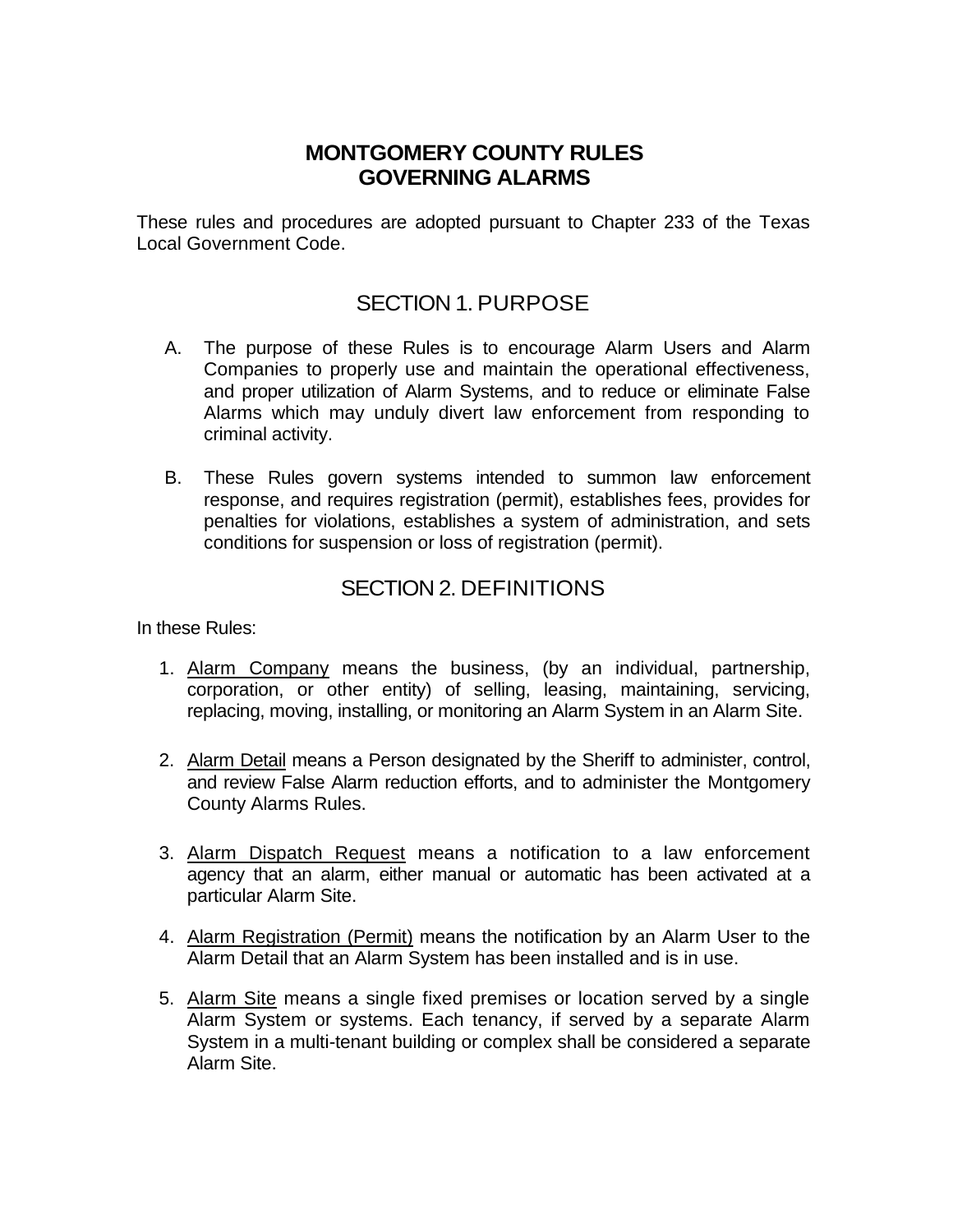- 6. Alarm System means a device or series of devices, including, but not limited to, systems interconnected with a radio frequency method such as cellular or private radio signals, which emit or transmit a remote or local audible, visual, or electronic signal indicating an alarm condition and intended to summon law enforcement, including Local Alarm System.
- 7. Alarm User means any Person, firm, partnership, corporation, or other entity who (which) uses or is in control of any Alarm System at its Alarm Site.
- 8. Automatic Voice Dialer means any electrical, electronic, mechanical, or other device capable of being programmed to send a prerecorded voice message, when activated, over a telephone line, radio, or other communication system, to a law enforcement agency.
- 9. Cancellation of Responding Agency Alarm Dispatch means the process by which an Alarm Company providing Monitoring verifies with the Alarm User or responsible party that a false dispatch has occurred and that there is not an existing situation at the Alarm Site requiring law enforcement agency response.
- 10.Conversion means the transaction or process by which one Alarm Company begins monitoring of a previously unmonitored Alarm System or an Alarm System previously monitored by another Alarm Company.
- 11.Duress Alarm means a silent Alarm System signal generated by the manual activation of a device intended to signal a life threatening situation or a crime in progress requiring law enforcement response.
- 12.False Alarm means an alarm dispatch request to a law enforcement agency that is later determined not to involve a criminal offense, attempted criminal offense, fire, or other emergency.
- 13.Hearing Officer means the individual designated by the Montgomery County Sheriff to preside over hearings under these Rules.
- 14.Holdup Alarm means a silent alarm signal generated by the manual activation of a device intended to signal a robbery in progress.
- 15. Keypad means a device that allows control of an Alarm System by the manual entering of a coded sequence of numbers or letters.
- 16. Law Enforcement Authority means the Sheriff or his authorized representatives.
- 17. Local Alarm System means any Alarm System that annunciates the alarm only by an internal or external audio device.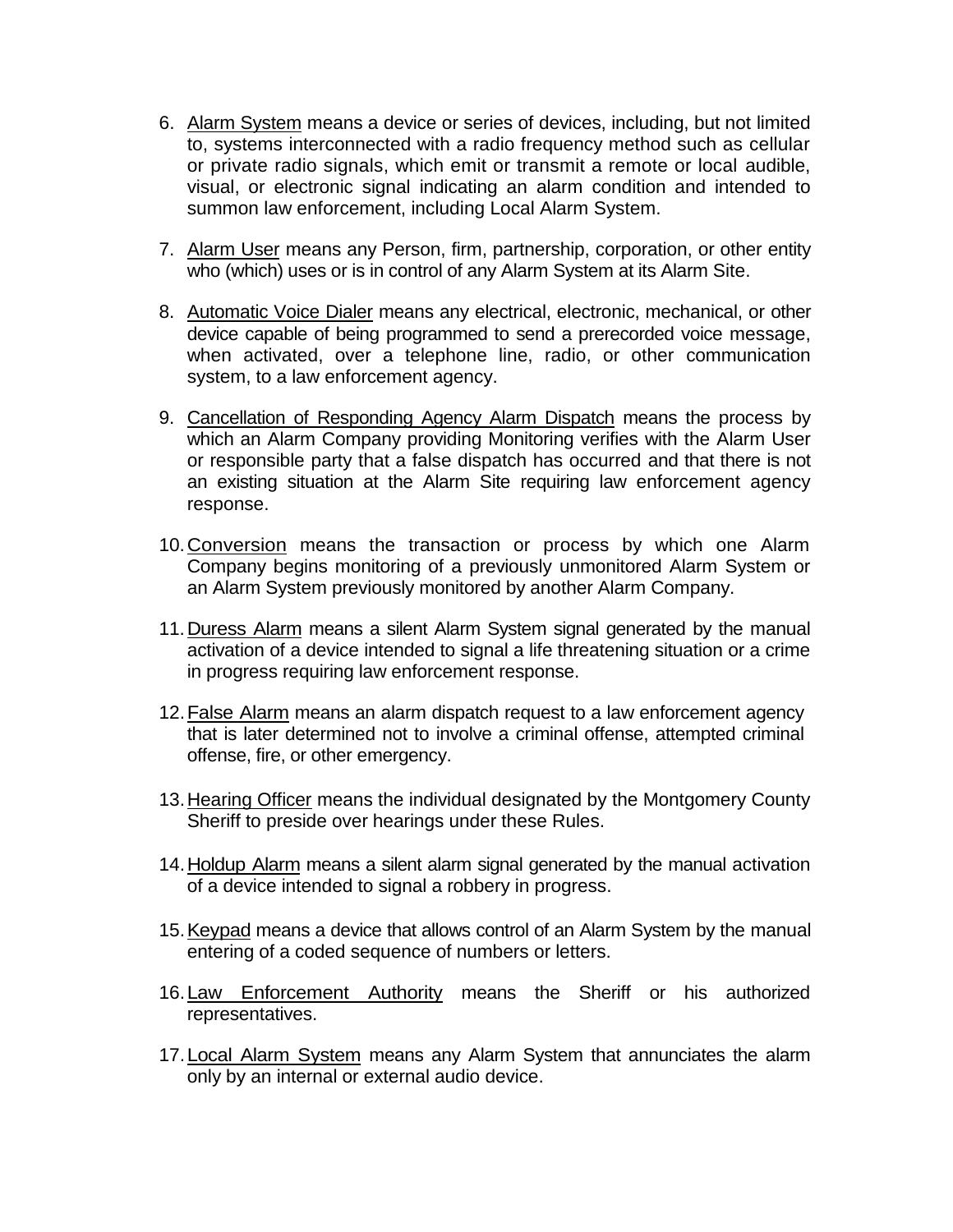- 18. Monitoring means the process by which an Alarm Company receives signals from an Alarm system and relays an Alarm Dispatch Request for the purpose of summoning Law Enforcement response to the Alarm Site.
- 19.Panic means an audible Alarm System signal generated by the manual activation of a device intended to signal a life threatening or emergency situation requiring law enforcement response.
- 20. Permit Year means the twelve month period following issuance of the permit or renewal of an original permit.
- 21.Person means an individual, corporation, partnership, association, organization, or similar entity.
- 22.Takeover means the transaction or process by which an Alarm User takes over control of an existing Alarm System, which was previously controlled by another Alarm User.
- 23. Verify means an attempt by the Alarm Company, or its representative, to contact the Alarm Site by telephonic or other electronic means, whether or not actual contact with a Person is made, before requesting law enforcement dispatch, in an attempt to avoid an unnecessary Alarm Dispatch Request.
- 24. Unpreventable Conditions means those conditions which cause activation of an Alarm System without fault of the Alarm System, or Alarm User, criminal activity, or any other emergency.

#### SECTION 3. REGISTRATION REQUIRED, APPLICATION, FEES, TRANSFERABILITY, FALSE STATEMENTS

It shall be unlawful for any person to operate, cause to be operated, or permit the operation of an Alarm System at its Alarm Site without first obtaining a valid Alarm Permit issued by the Sheriff's Alarm Detail. A separate registration is required for each Alarm Site. For example, one Permit will be issued per address, provided that there is common ownership or control. The number of Permits required or allowed at a particular location shall be within the discretion of the Alarm Detail. The issuance of a Permit is not intended to nor shall it create a contract, whether express or implied, creating a duty or guarantee of response from law enforcement agencies.

It is a Class C Misdemeanor offense to operate an Alarm System, monitored or not, without first purchasing an Alarm Permit. It is punishable by issuance of a citation and payment of fines ranging from \$75.00 to \$500.00 upon conviction. Each violation is a separate offense.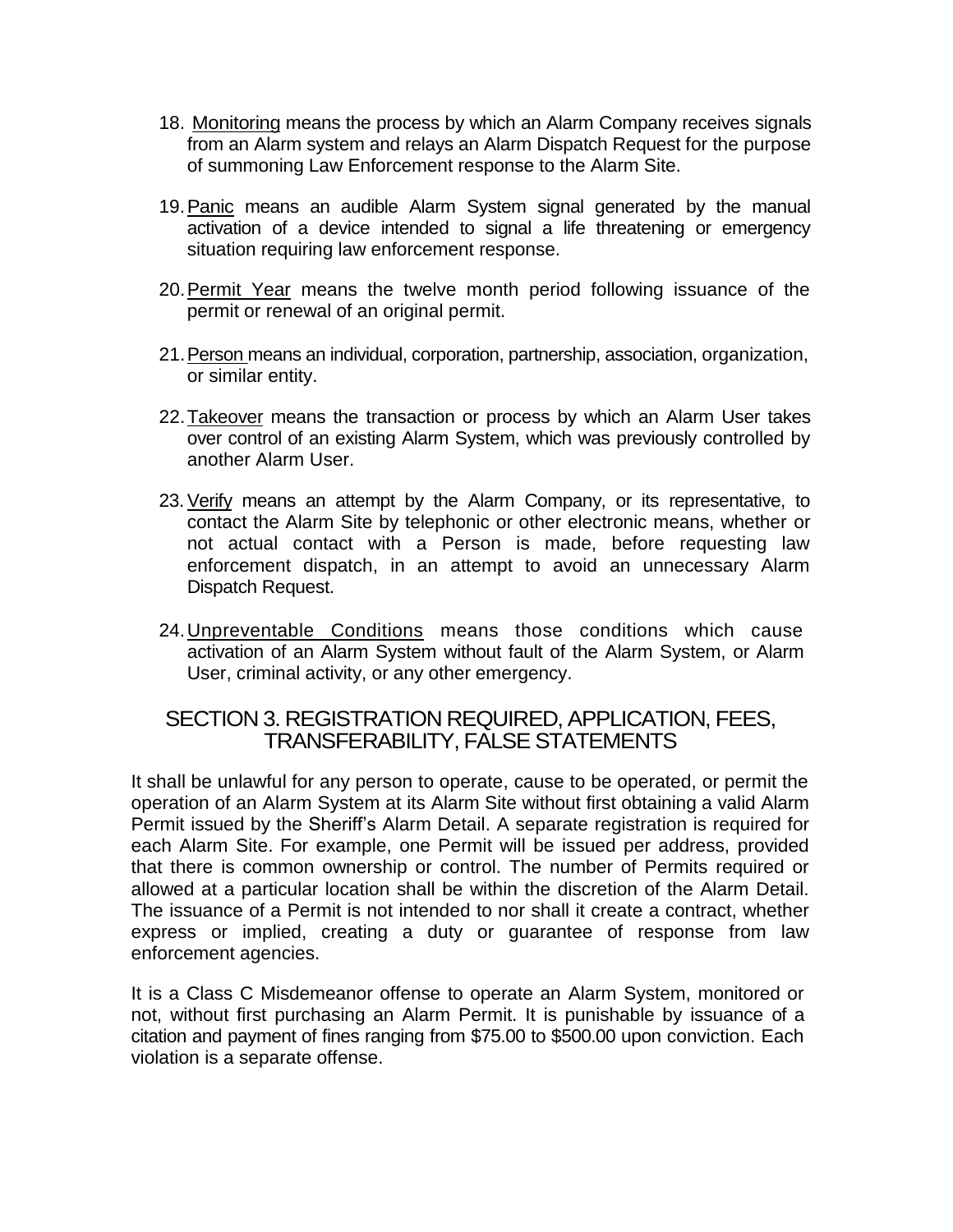Exceptions: These rules do not apply to:

- (1) emergency response systems managed by health care facilities licensed by the Texas Department of Health; or
- (2) alarms systems installed on a motor vehicle; or
- (3) premises occupied by the United States, This State, or Montgomery County, or
- (4) public school districts (however, public schools are encouraged to apply for permits, at no charge, for information purposes only); or
- (5) premises located within an incorporated area within the County; or
- (6) an alarm system designated solely to detect or give notice of fire or smoke; or
- (7) a medical alert pendant or victims pendant alarm.

To register an alarm system: the Alarm User must submit a fully completed, signed application along with payment in a method acceptable to the Alarm Detail.

The fee for a new permit, for both residential and business alarms, is \$20.00. The renewal fee for an alarm permit is \$20.00. Each new or renewed permit issued pursuant to these rules shall be valid for a twelve (12) month term from the date of issuance stated on the permit. A fee of an additional \$20.00 may be assessed if the renewal application and payment are more than 30 days past the expiration date of the permit. Upon revocation of an Alarm Permit, a reinstatement fee in the amount of \$50.00 may be assessed.

Upon receipt of a fully completed application and the registration fee, the Alarm Detail shall register the applicant, unless the applicant has:

- (1) failed to pay a fine/fees assessed under these rules, or
- (2) had an Alarm Permit for the Alarm Site revoked, and the violation causing the revocation has not been corrected, or
- (3) the Alarm System and/or Alarm User has a history of unreliability.

Generally, an Alarm Permit will be renewed if a renewal applicant is in compliance with these Rules, the applicant's Alarm System is working properly, all outstanding penalty fees have been paid in full, no revocation proceeding is currently pending, and the renewal fee is paid in full.

Each Alarm Permit Application must include the following information: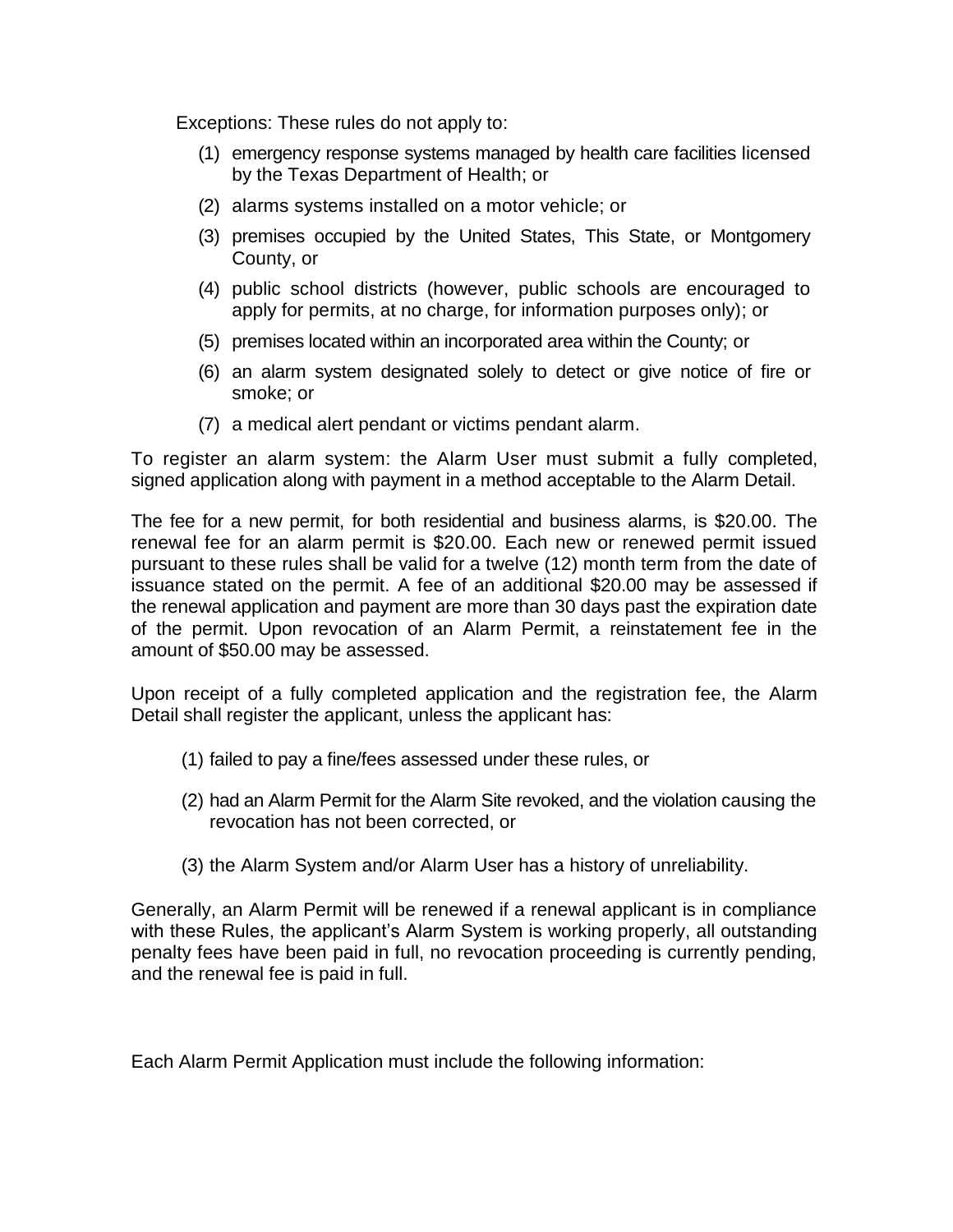- (1) the names of the permit holder. The person/persons who will be the permit holder will be the person/s responsible for proper maintenance and operation of the Alarm System, and payment of fees assessed under this article,
- (2) driver's license numbers, DPS identification number or other identification number (may be required),
- (3) complete address (including apt./suite #), email addresses, and all telephone numbers where the parties can be reached day or night.
- (4) the classification of the Alarm Site as either residential (includes condo, mobile home, etc.), commercial (or apartment);
- (5) for each Alarm System located at the Alarm Site, the classification of the Alarm System, i.e., burglary, holdup, duress, or other, for each purpose whether audible or silent;
- (6) mailing address, if different from the Alarm site;
- (7) any dangerous or special conditions present at the Alarm Site;
- (8) name and telephone numbers of at least two individuals who are able, and have agreed to receive notification of an alarm activation at any time; respond to the Alarm Site within 30 minutes; and upon request, can grant access to the Alarm Site and deactivate the Alarm System if such becomes necessary;

A signed certification may be required from the Alarm User stating:

- (a) the date of installation, Conversion or Takeover of the Alarm System, whichever is applicable;
- (b) the name, address, and phone number of the Alarm Company performing the Alarm System installation, Conversion of Alarm System Takeover and responsible for providing repair service to the Alarm System;
- (c) the phone number of the Alarm Company Monitoring the Alarm System, if different from the installing Alarm Company;
- (d) that a set of written operating instructions for the Alarm System, including written guidelines on how to avoid false alarms, have been left with the applicant; and
- (e) that the Alarm Company has trained the applicant in proper use of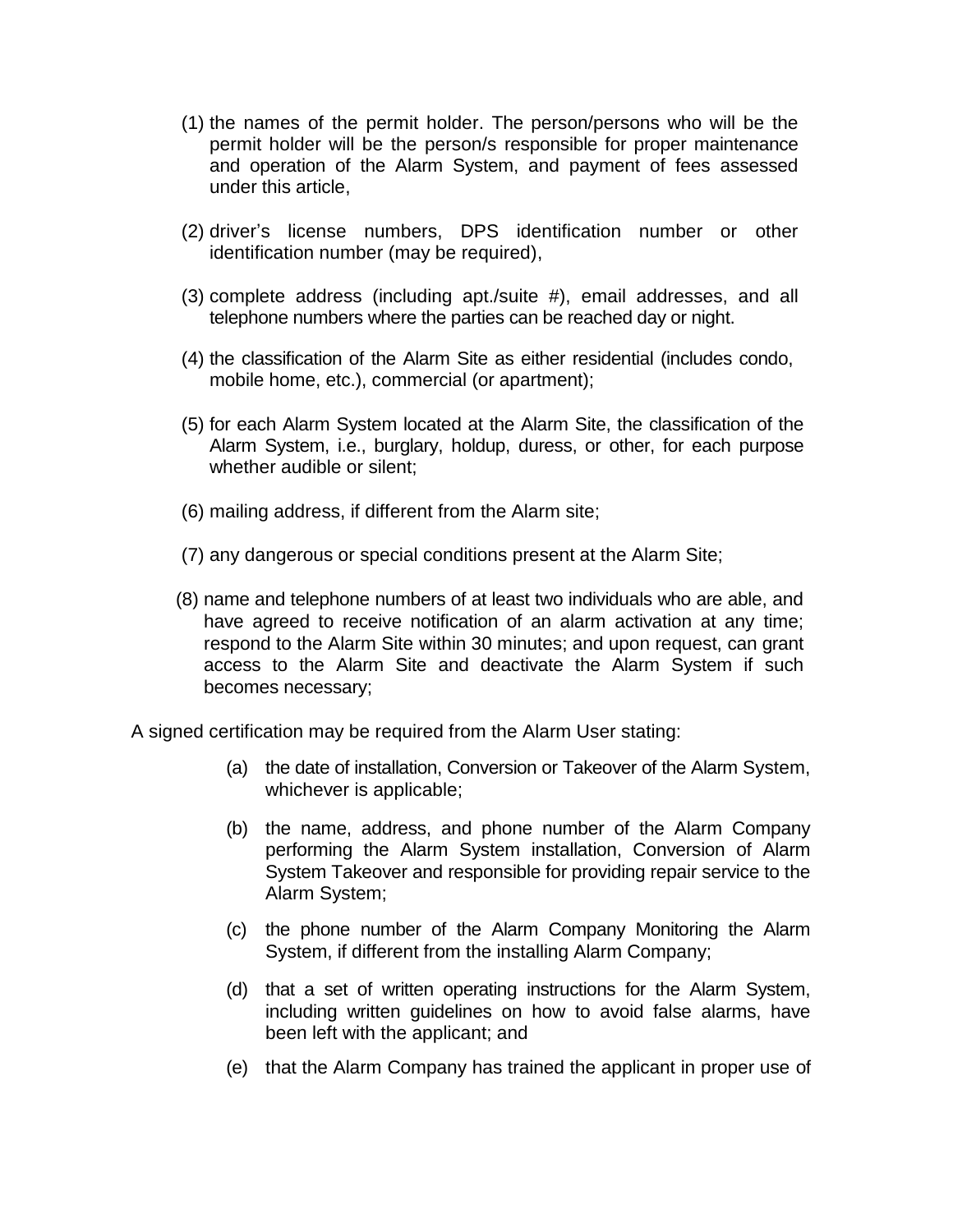the Alarm System, including instructions on how to avoid false alarms.

Any false statement of the material fact made by an applicant for the purpose of obtaining an alarm permit shall be sufficient cause for refusal to issue a permit or for revocation of an existing permit.

An Alarm Permit cannot be transferred to another Person or Alarm Site. A new Alarm Permit must be obtained by a new owner/resident in their name, and the new owner/resident must pay the fee for a new permit.

If the Alarm Permit holder moved to a new location/apartment, the owner/permit holder must notify the Alarms Administrator within five (5) business days. The registered Permit Holder will be liable for any and all false dispatches to that location until notification is made.

All fees owed by an applicant must be paid before a permit can be issued or renewed.

## SECTION 4. APARTMENT COMPLEXES

Each residential unit or apartment or common area in a multiple unit housing complex which has an Alarm System is a separate Alarm Site. The tenant of an apartment complex shall obtain an Alarm Permit under these Rules before operating an Alarm System in the tenant's residential unit. The tenant shall provide the name of a representative of the apartment owner or property manager who can grant access to the Alarm Site. The owner or property manager of an apartment complex shall obtain a separate permit for any alarm system operated in offices or common areas of the apartment complex. To the extent this section conflicts with any other section of these Rules, this section controls.

### SECTION 5. REGISTRATION, DURATION, AND RENEWAL

Each new or renewed permit issued pursuant to these rules shall be valid for a twelve (12) month term from the date of issuance stated on the permit.

The Alarm Detail shall attempt to notify Alarm Users of the need to renew the permit, thirty (30) days prior to the expiration of the permit. However, regardless of the receipt of a renewal notification, it is the responsibility of the Alarm User to submit an application update prior to the expiration date. Failure to renew will be classified as use of a non-registered Alarm System and will be subject to issuance of a citation and penalties may be assessed without waiver. The Alarm Site may also be placed in a non-response status.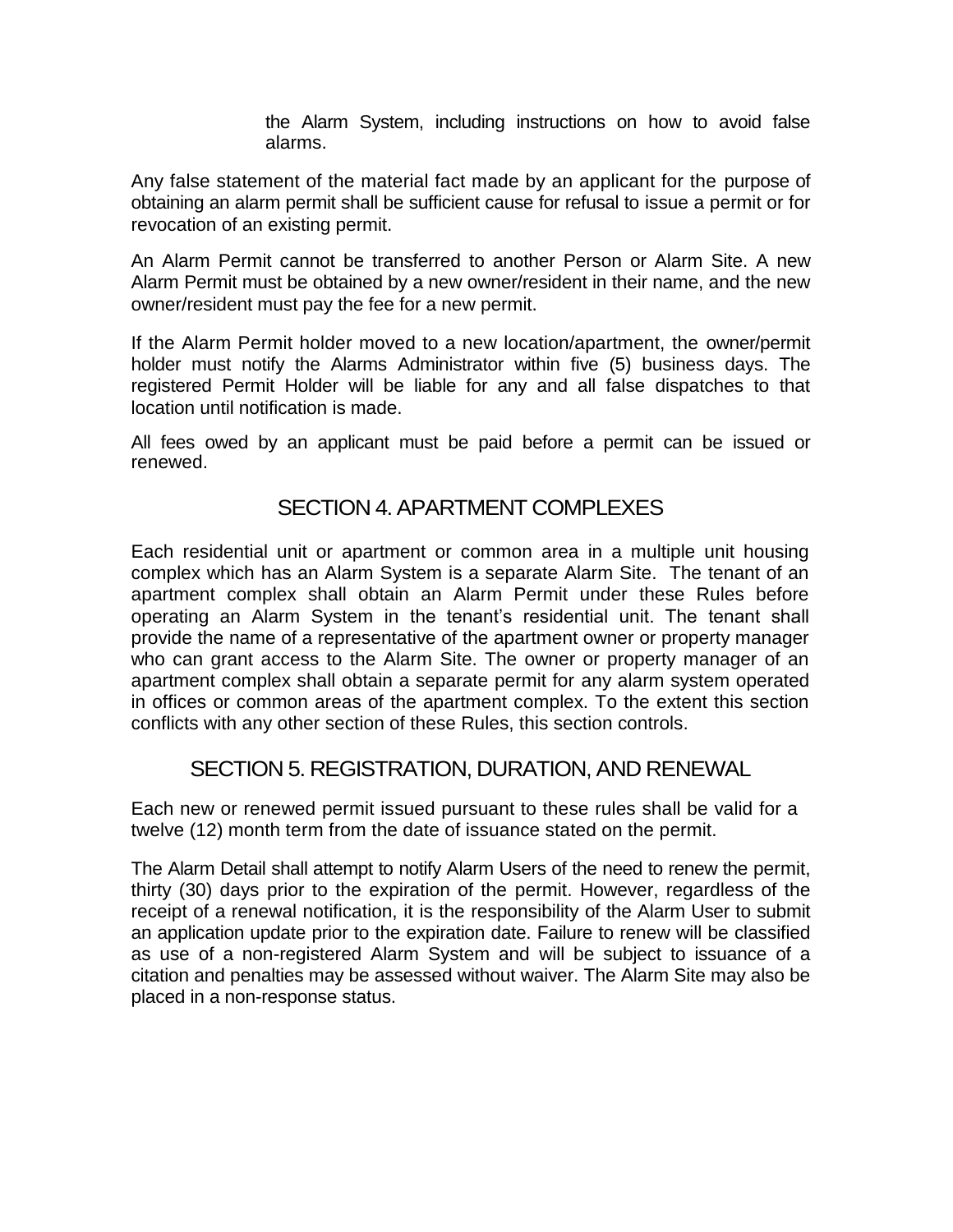# SECTION 6. DUTIES OF THE ALARM USER

An Alarm User shall:

- (1) maintain the premises and the Alarm System in a manner that will minimize or eliminate False Alarms, and
- (2) personally come to the alarm site or cause a representative familiar with the system to respond to the Alarm Site's location within thirty (30) minutes when notified by a representative of the Sheriff's Office to deactivate a malfunctioning Alarm System, to provide access to the premises, or to provide alternative security for the premises, if necessary, and will train all persons who activate the Alarm System with its proper codes and operation.
- (3) ensure that an Alarm System is repaired within seventy-two (72) hours of notification that the system is malfunctioning. The Permit Holder may cause the Alarm System to be deactivated rather than having such system repaired. A deactivated system may not be reactivated until it has been repaired.
- (4) not manually activate an alarm for any reason other than the occurrence of an event that the Alarm System was intended to report.
- (5) notify the monitoring company of any extended period of time away from the Alarm Site, such as vacation, and will leave a responsible person's name and phone numbers with the monitoring company. This responsible person must be fully trained in the use of the Alarm System and have keys and access codes.
- (6) adjust the mechanism or cause the mechanism to be adjusted so that an alarm signal audible on the exterior of an Alarm Site shall not sound for longer than ten (10) minutes after being activated.
- (7) have a licensed company inspect the Alarm System after five (5) False Alarms within a permit year period. The system shall be modified to be more false alarm resistant and/or provide additional user training as appropriate.
- (8) An Alarm User shall not use Automatic Voice Dialers.
- (9) An Alarm User shall maintain at each Alarm Site, a set of written operating instructions for each Alarm System, as well as a copy of the Alarm Permit.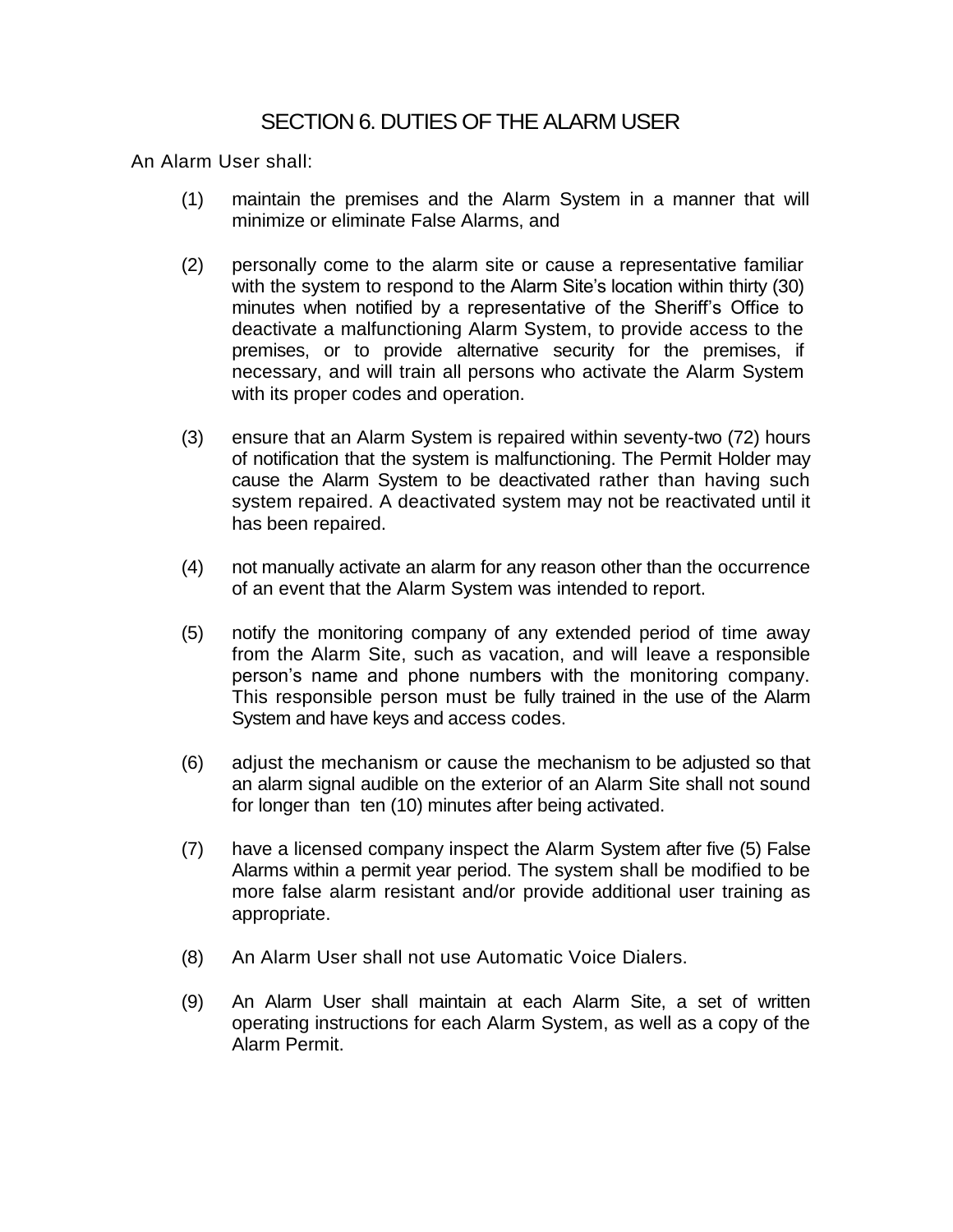(10) An Alarm User must provide the Alarm Company with the assigned permit number for the Alarm Site.

### SECTION 7. DUTIES OF THE ALARM COMPANY

An Alarm Company performing Monitoring Services shall:

- (1) offer a training period in which no request for dispatch by law enforcement will occur during the first seven (7) days after installation of an Alarm System, but rather will use that week to train the Alarm User on the proper use of the Alarm System unless circumstances necessitate immediate request for response, as determined by conversations with the Alarm User.
- (2) report alarm signals by using telephone numbers designated by the Alarm Detail of the Sheriff's Office;
- (3) attempt to verify every alarm signal, except a Duress and Hold-Up Alarm activation, before requesting a law enforcement response to an Alarm System signal by contacting at least two responsible parties for the Alarm System;
- (4) communicate alarm dispatch requests to the Sheriff's Office in a manner and form determined by the Alarm Detail and/or the Sheriff's Office;
- (5) communicate cancellations to the Sheriff's Office in the manner determined by the Sheriff's Office or Alarm Detail.
- (6) ensure that all Alarm Users of Alarm Systems equipped with a Duress or Hold-Up alarm are given adequate training as to the proper usage of these features;
- (7) communicate any available information about the specific type and location of the alarm signal (north door, back door, second floor window east side, etc.), not "Zone 1" or some term that will not communicate to the responding officer where the problem occurred;
- (8) communicate the type of alarm activation (silent, audible, interior, perimeter);
- (9) provide Alarm User permit number when requested;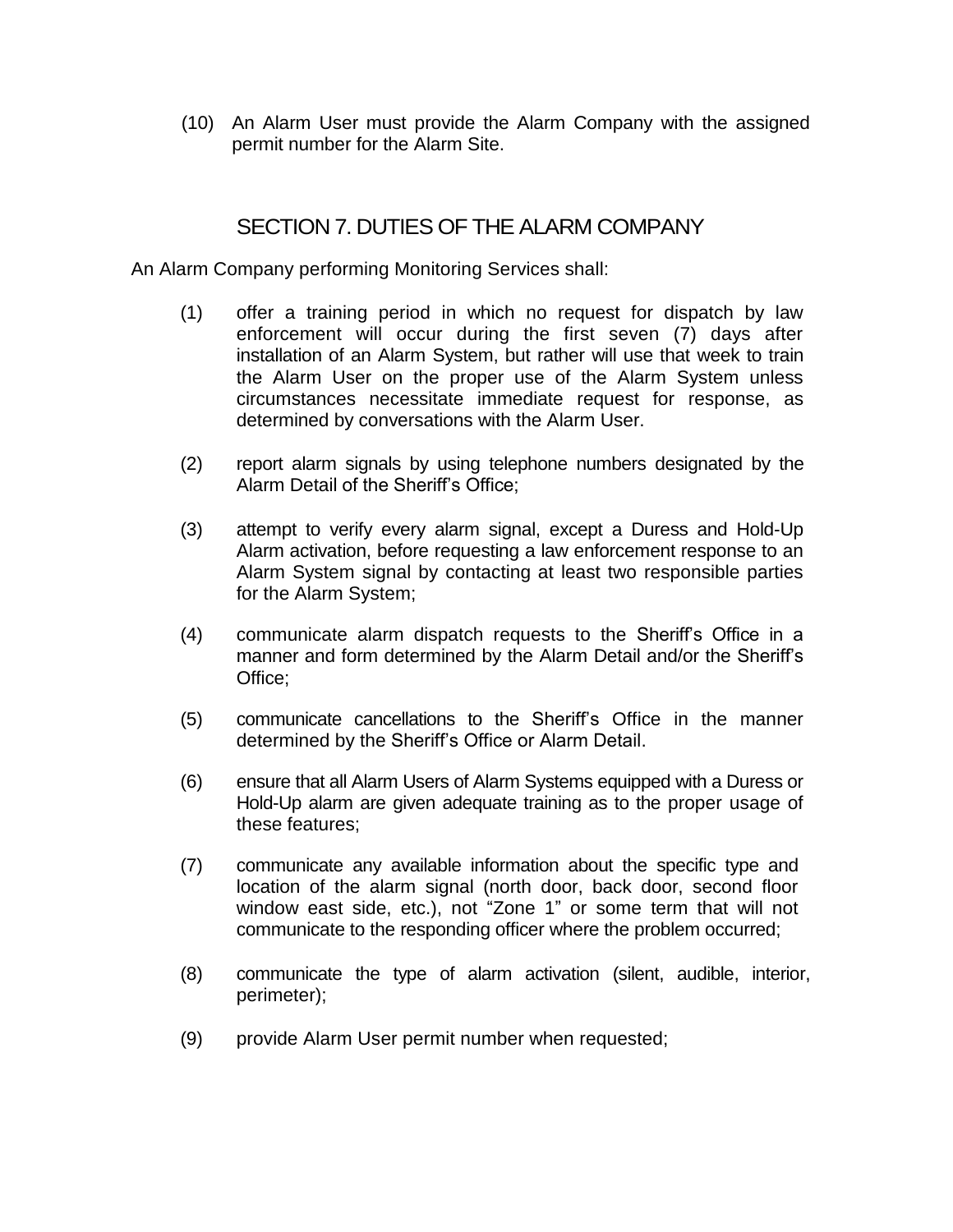- (10) notify the permit holder or his designee of the activation of the alarm system;
- (11) notify Alarm System purchasers of the requirements of registration of the alarm system prior to activation; and
- (12) will not activate an alarm system prior to the purchaser's receipt of an alarm permit issued by the Sheriff's Office.

## SECTION 8. NOTIFICATION

The Alarm Detail may establish a procedure for the notification to the Alarm User of the occurrence of a False Alarm. Options include, but are not limited to, the officer leaving a door hanger at the Alarm Site. The notice may include the following information:

- (1) Whether or not the Alarm Site has a permit and list the permit number for the Alarm Site;
- (2) Identification of the Alarm Site (address and/or name of resident)
- (3) The date and time of law enforcement response to the false alarm;
- (4) The identification number and name of the responding law enforcement officer and;
- (5) A comment as to the conditions found by the officer upon inspection of the Alarm Site;
- (6) A statement urging the Alarm User to ensure that the Alarm System is properly operated, inspected, and serviced in order to avoid False Alarms and resulting fines.

If there is a reason to believe that an Alarm System is not being used or maintained in a manner that ensures proper operation and suppresses False Alarms, the Alarm Detail may require a conference with the Alarm User responsible for repair of the Alarm System to review the circumstances of each False Alarm.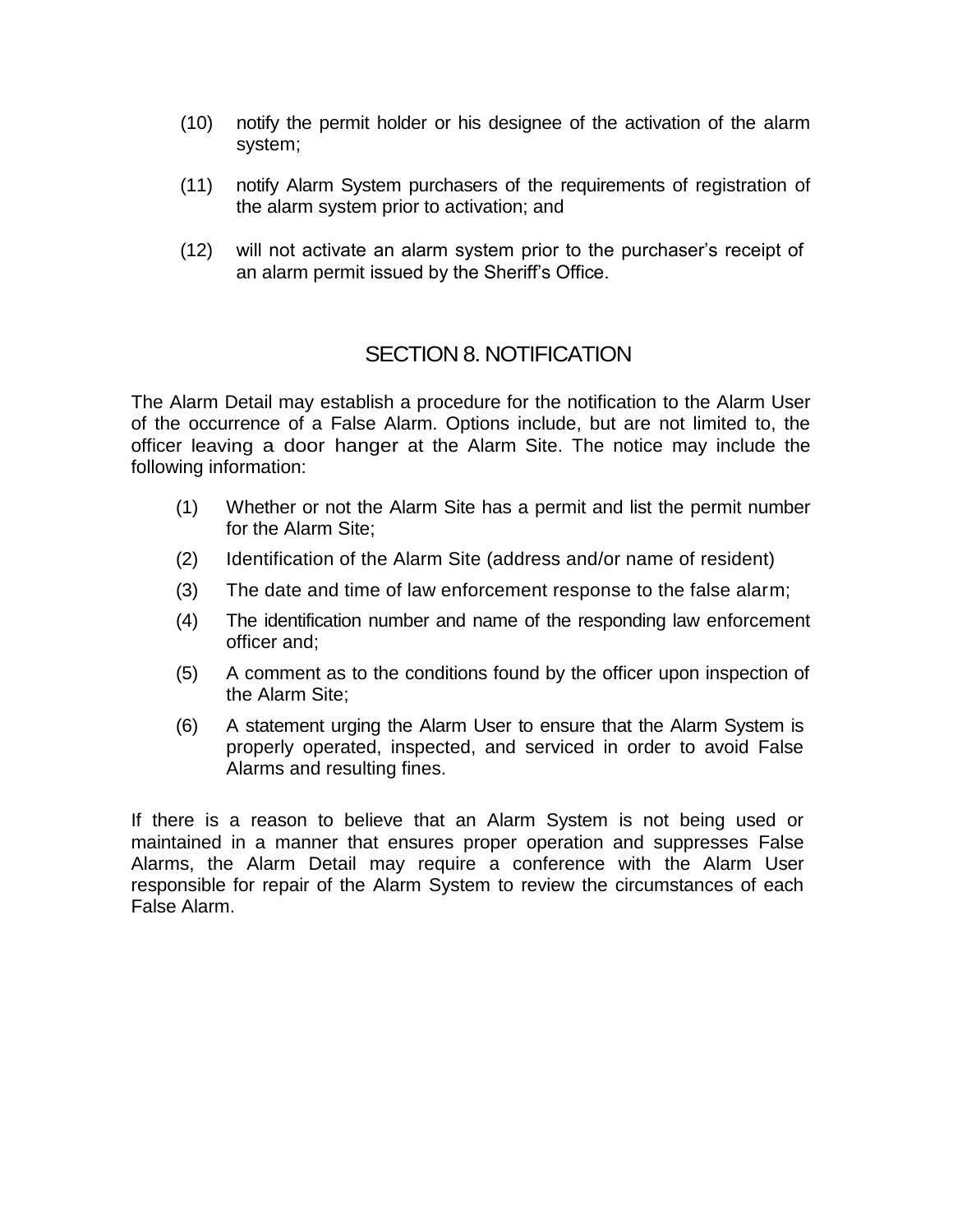# SECTION 9. FINES

An Alarm User shall be subject to fines, citation, and/or suspension or revocation of the Alarm Permit, depending upon the number of False Alarms emitted from an Alarm System within a permit year in which the Alarm Permit was issued or renewed.

| Number of False Alarms (per incident) | Fines/Fees   |
|---------------------------------------|--------------|
| $1 - 5$                               | $$0$ (Free)  |
| $6-9$                                 | \$75.00 each |
| $10+$                                 | \$75.00 each |
| Non-permitted incident                | \$75.00 each |

An Alarm Permit may be revoked after nine (9) False Alarms in a permit year period and be placed in a non-response status. The Alarm User will be deemed an unreliable Alarm User.

Any person who activates a Panic, Duress, or Hold-up Alarm, deliberately or by accident, may be required to pay an additional \$25.00 fee for each activation, if the responding officer finds no evidence of a life-threatening situation or threat of emergency of the kind for which the Alarm System was designed to give notice. These types of alarms require a higher degree of response; thus, the Alarm User must take greater care not to activate this type of alarm, unless warranted. Exception may be made for testing, if the tester has first notified their Alarm Monitoring company and obtained approval from the Sheriff's Office.

In addition, any Person who operates a non-registered Alarm System (whether permit is suspended or never acquired), or violates these Rules, commits an offense which is a Class C Misdemeanor. Each activation is a separate offense.

If cancellation of the responding agency alarm dispatch occurs prior to law enforcement personnel being dispatched to the Alarm Site, this is not a False Alarm for the purpose of fines, and no fines will be assessed.

### SECTION 10. SUSPENSION OF ALARM RESPONSE

Law enforcement may suspend an alarm response if it is determined that no valid permit for the Alarm Site exists. An Alarm Permit must be issued and unrevoked before a sheriff or other law enforcement official may respond.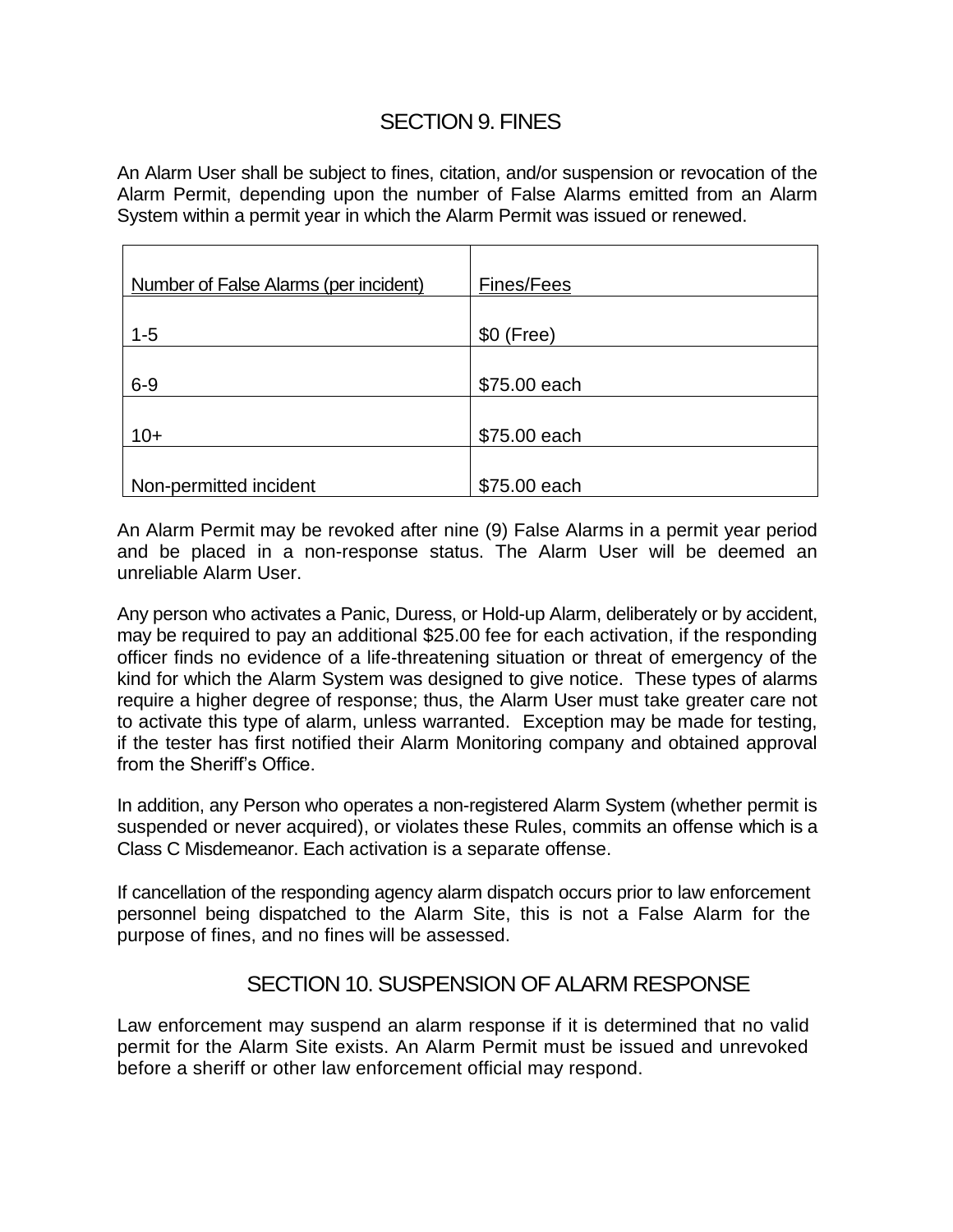A law enforcement authority may refuse response to an Alarm Dispatch Request at an Alarm Site for which the Alarm Permit has been revoked.

## SECTION 11. REVOCATION

An Alarm Permit for an Alarm System shall be revoked if law enforcement is caused to respond to nine (9) or more False Alarms in a permit year at the Alarm Site. Failure to pay fines and fees assessed under these Rules may also result in revocation of an Alarm Permit.

If an Alarm Permit has been reinstated pursuant to the Rules, the Alarm Detail may revoke the Alarm Permit if it is determined that four (4) False Alarms have occurred within the same permit year after the reinstatement date, for the remainder of the permit year. An applicant may apply at the beginning of the next permit year.

## SECTION 12. HEARING

If the Alarm Detail denies the issuance of a new permit or renewal of an existing permit, or reinstatement of a revoked permit, the Alarm Detail shall send the applicant (or permit holder) written notice of the action and a statement of the right to an appeal.

The applicant (permit holder) may appeal the decision of the Alarm Detail. All appeals will be made by written request for a hearing, setting forth the reasons for the appeal. The request for a hearing must be received within ten (10) days after receipt of the notice from the Alarm Detail.

If a request for an appeal is not made within the ten (10) day period, the action of the Alarm Detail is final.

All hearings shall be conducted under rules consistent with the nature of the proceedings; provided, however, that the following rules shall apply to such hearings:

- 1. All parties may be represented by a licensed attorney, although an attorney is not required;
- 2. Each party may present witnesses in his own behalf;
- 3. Each party may cross-examine all witnesses;
- 4. Only evidence presented at such hearing may be considered in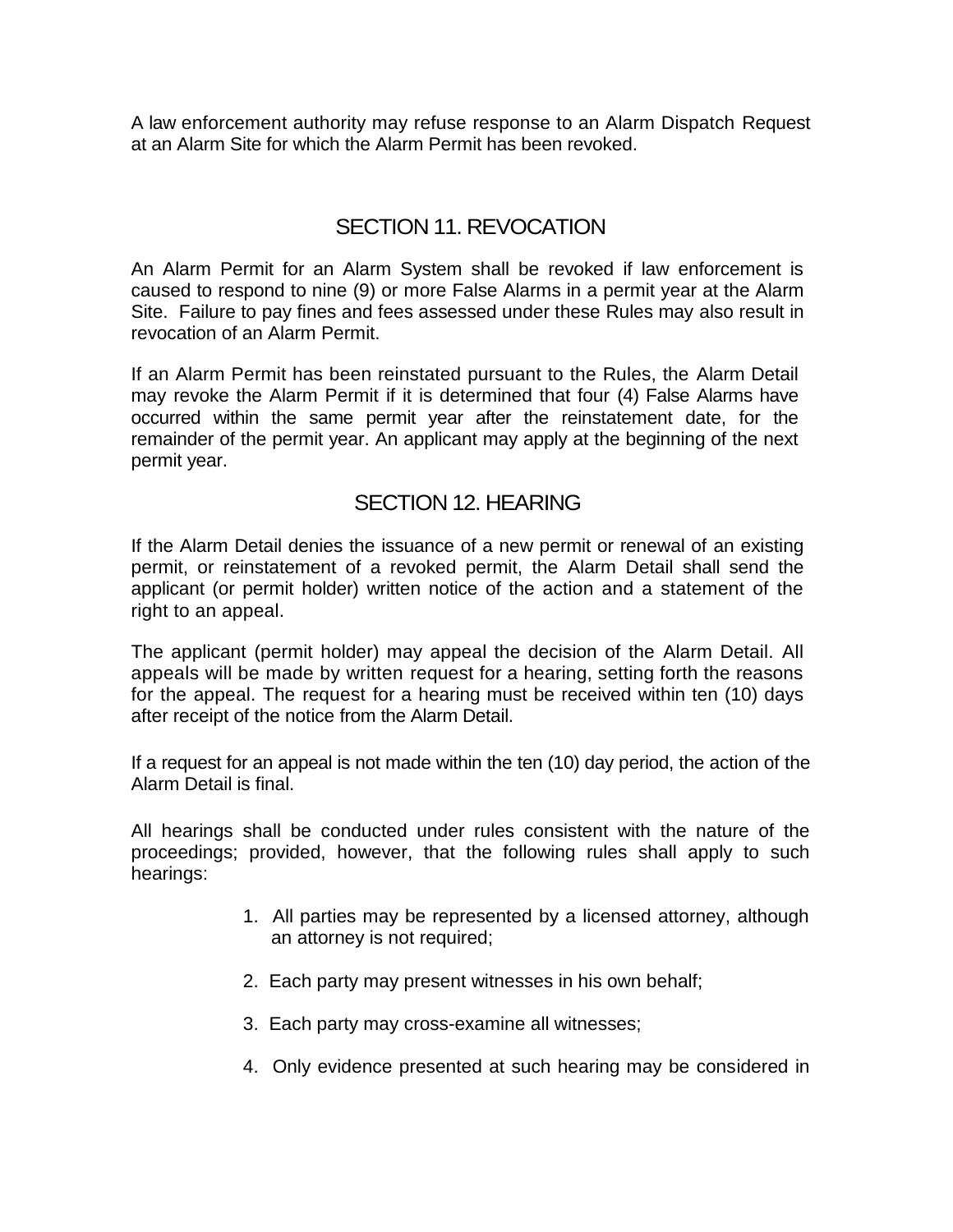rendering the order on revocation.

- 5. Hearsay evidence in the form of documents, records, letters and publications may be admitted without the need for business record affidavits or other such verification.
- 6. A Hearing Officer shall preside over the hearing and will make the final determination whether to affirm, reject, or modify the action of the Alarm Detail.

If the permit holder fails to appear at the hearing, the Alarm Permit may be revoked at the discretion of the Alarm Detail.

At the conclusion of the hearing, the Hearing Officer may revoke or allow the Alarm Permit to remain in effect, and make a decision regarding any fees or fines.

## SECTION 13. REINSTATEMENT OF RESPONSE AND PERMIT

A Person whose alarm response and/or Alarm Permit has been suspended may have alarm response and/or the Alarm Permit reinstated, if the Person has abided by one or more of the following, as determined by the Alarm Detail:

- (1) submits an updated application and registration fee, if one is due; and
- (2) pays or otherwise resolved all citations, fees, and fines, and
- (3) files with the Alarm Detail a written statement of inspection that the Alarm System has been inspected and found to be in good working order and/or repaired so as to be in good working order.

An individual whose permit has been revoked may re-apply for issuance of a new permit. In addition to providing all information listed in the application under these Rules, an individual whose permit has been revoked must provide written certification from an alarm system company that the system at issue is mechanically sound and free of defects that tend to cause False Alarms. Upon receipt of the certification and the new application and fee, a new permit or reinstatement may be issued in the discretion of the Alarm Detail if he believes the system is in fact operating properly.